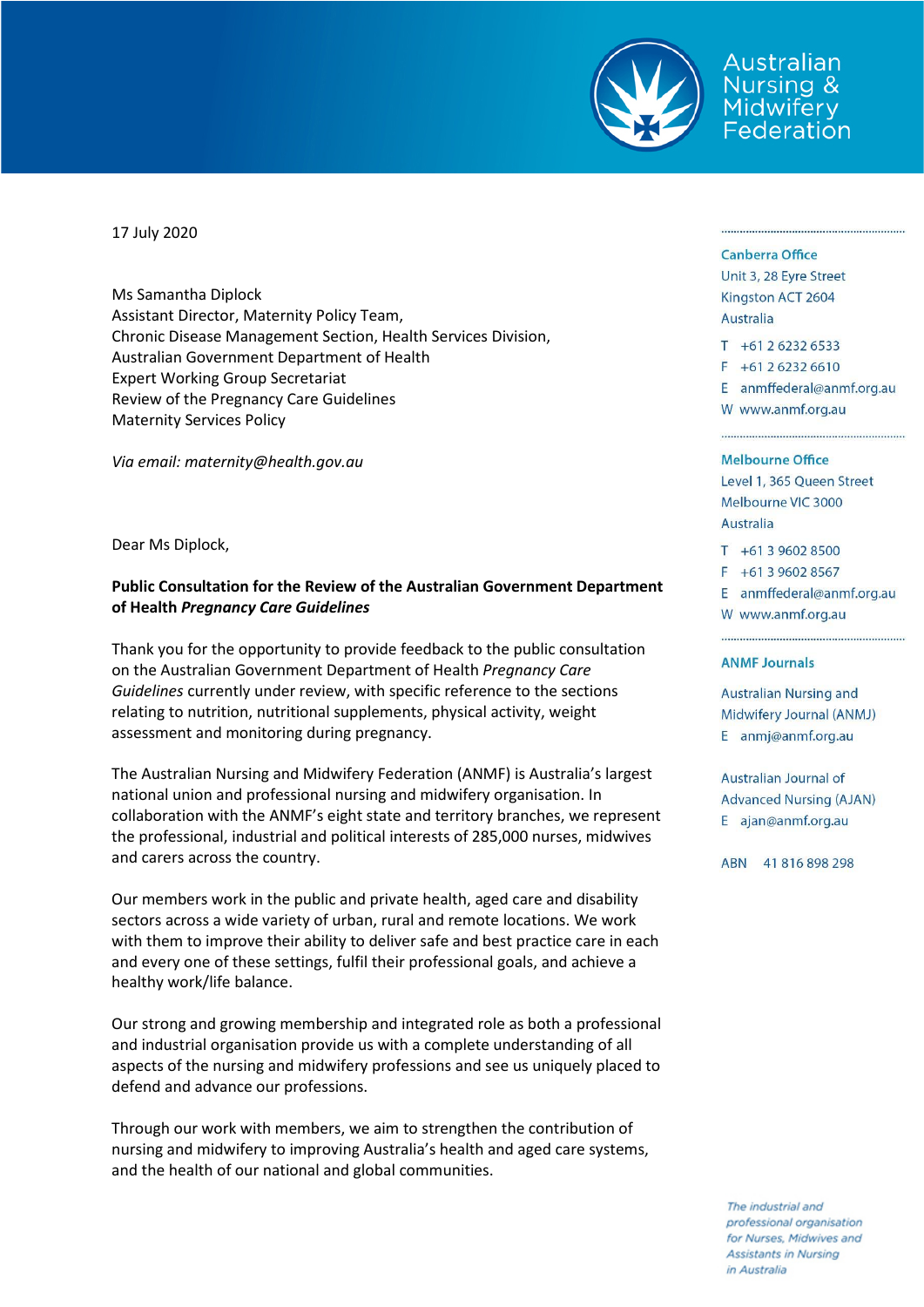

# Australian lursina & Midwifery Federation

## **Midwives and Nurses Providing Care for Pregnant Women**

The ANMF represents the largest number of midwives in the country, with more than 20,000 midwife members, which accounts for over 75% of the 26,369 midwives employed in Australia.<sup>[1](#page-1-0)</sup> We also represent the interests of maternal, child and family health nurses and nurses working in general practice, both areas of nursing practice where our members are providing pregnancy care and support for women and their families.

Midwives are acknowledged as being the primary care provider of antenatal, labour and birth and postnatal care for mothers and babies. They work in consultation with women and their families to offer a frequent source of health information during pregnancy and throughout the continuum of midwifery care. They use current research for evidence-based practice when providing antenatal care to educate women and their families to optimise best outcomes, such as improving compliance with weight assessment, management and advising on optimal nutritional recommendations. The association between a healthy diet, appropriate nutritional supplementation and physical exercise in lowering the risk of complications in pregnancy is widely established.

Maternal, child and family health nurses work in partnership with families to care for babies and children until they start school. Their scope of practice includes the provision of information, support and advice on parenting, development and learning, child health, family health and wellbeing, safety, immunisation, breastfeeding, nutrition and family planning, They are well positioned to provide education based on current research and evidence-based resources for pregnant women using their service.

Nurses and midwives in general practice also play an important role in the provision of care to pregnant women. Their scope of practice in this setting includes: health promotion, illness prevention, education and research, population and public health, antenatal and postnatal care, and child and family health. They provide opportunistic education using current research and evidencebased resources to inform their practice when caring for pregnant women.

### **Revised** *Pregnancy Care Guidelines*

The ANMF has considered the revised *Pregnancy Care Guidelines*, and would like to commend the Expert Working Group on their thorough, detailed and comprehensive work. These guidelines aim to improve quality of care and maternal and neonatal outcomes by ensuring pregnant women and their families are receiving the most current evidence-based information. This will assist women and their partners/ families to make informed choices regarding their health and the health of their unborn child, to achieve the best possible outcome for all.

The proposed guidelines are clear and the content relevant to assist midwives and nurses in the provision of antenatal education and care. The structure is succinct allowing health practitioners to

<span id="page-1-0"></span> <sup>1</sup> Australian Government Department of Health National Health Workforce Data Set Midwives Fact Sheets (2017[\) https://hwd.health.gov.au/webapi/customer/documents/factsheets/2017/Midwives%202017%20-](https://hwd.health.gov.au/webapi/customer/documents/factsheets/2017/Midwives%202017%20-%20NHWDS%20factsheet.pdf) [%20NHWDS%20factsheet.pdf\[](https://hwd.health.gov.au/webapi/customer/documents/factsheets/2017/Midwives%202017%20-%20NHWDS%20factsheet.pdf)accessed 8 July 2020]